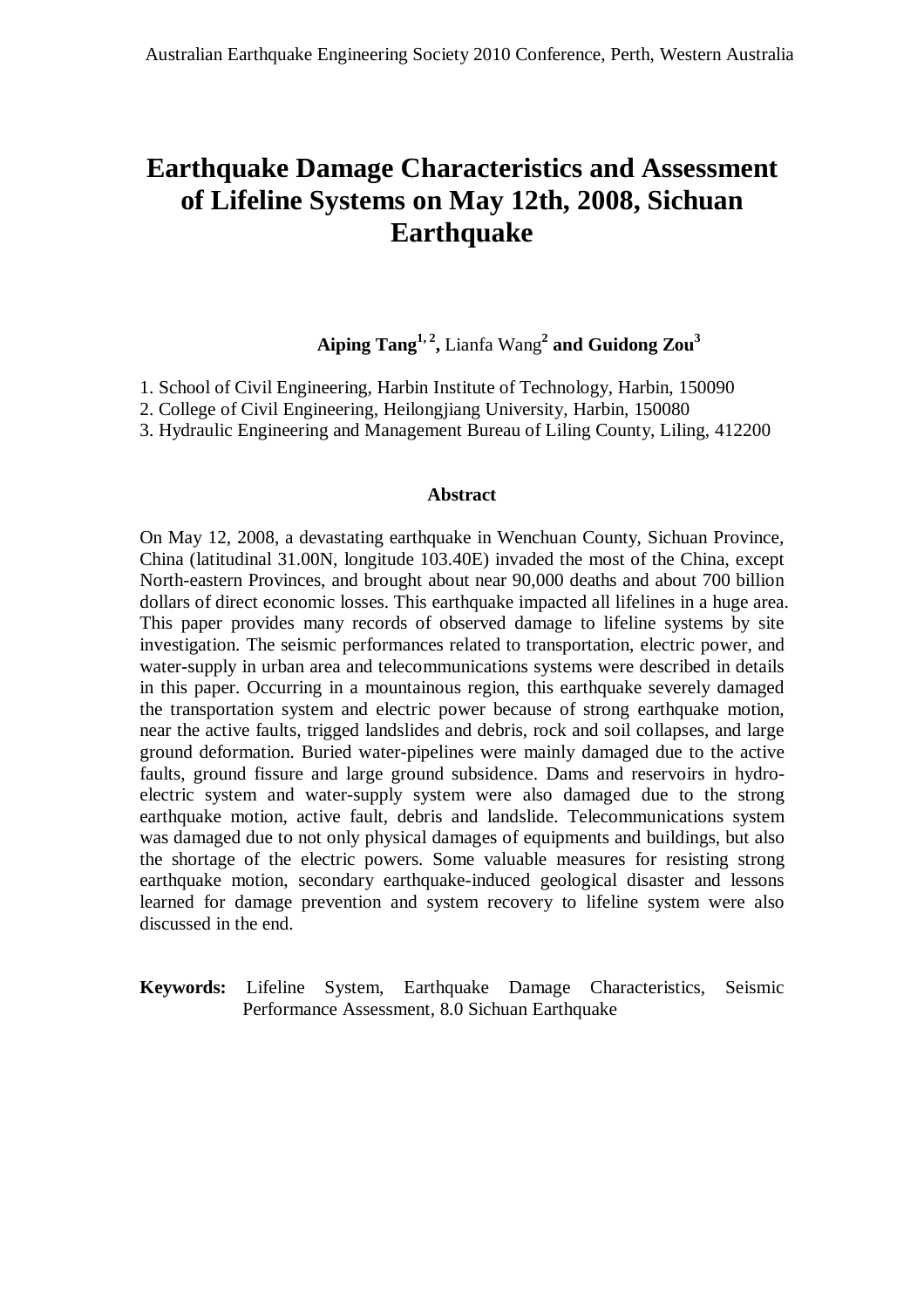#### **1 Introduction**

The Sichuan Earthquake took place along the Longmenshan thrust active fault belt, formed by the Eastern Tibetan Plateau pushing against the Sichuan Basin causing an Ms 8.0 earthquake, which the epicenter located in north latitude  $31.0^{\circ}$  and east longitude 103.4, was 100 km north-west of Chengdu metropolitan(Fig.1). According to the site investigation, the rupture length trigged by this earthquake was about 300 km; three main faults broke the ground surface at many places with the maximum vertical offsets of up to 6.17 meters. This powerful earthquake killed over 90,000 people, toppling a great deal of buildings and almost all of lifeline system failure or malfunction in high seismic intensity near epicenter area. Almost the entire country except north-east of China felt this earthquake. The direct economic loss in this earthquake is 692.11 billion Yuan, which is 2.81 percent of China GDP in 2007[1]. The earthquake source depth is approximately 16~19 Km beneath the earth surface. There were three important faults trending southwest-northeast (SW-NE) running through the meizoseismal area, respectively named Maoxian-Wenchuan fault, Yingxiu-Beichuan fault and Guanxian-Anxian fault from west to east (Fig.2)[2,6]. The major seismic fault is Yingxiu-Beichuan fault (also called Central Fault), where a 300 km seismic ground rupture zones extend along this fault from west-south (SW) to north-east (NE). The ground ruptures show that this major seismic fault was a reversethrust fault with a 70° dips toward the west. The rupture velocity was up to 3.5km/s, horizontal and vertical displacements are  $2.5 \times 3.0$  m and  $3.0 \times 5.0$  m respectively. Ground motion in this earthquake may be characterized as high accelerations, large velocity pulse and a great number of geotechnical disasters. The nature of ground strong motion was related to the direction and mechanics of the fault rupture as well as landform and the path of the seismic wave to the site. Fig.2 clearly pointed out that the main shock and aftershock were concentrated to distribute along the central fault. Typical geological disasters were also found to distribute along this fault.



Fig.1. Geological tectonic map in Chengdu Basin Fig.2. main faults in Wenchuan earthquake

According to the strong earthquake observation report of the Chinese Earthquake Administration(CAE), there were 1,160 main shock records and 3,000 aftershock records to be collected, the maximum horizontal peak ground acceleration is 957.8cm/s2 (gal), which was recorded in Wolong station, 19km from epicenter and 19km from the central fault. The maximum vertical peak ground acceleration is 948.1 cm/s2 (gal), which was also recorded in Wolong station [3].

This paper delineated the earthquake damage characteristics to lifeline system, and analyzed the relationship between lifeline systems and geological disasters in severe earthquake damage area. Three major parts are included in this paper: 1) earthquake damage characteristics of four main lifeline systems, such as the power system, transportations, water-supply and telecommunications system, and 2) relationship between important geotechnical disasters and major lifelines damage. 3) Lessons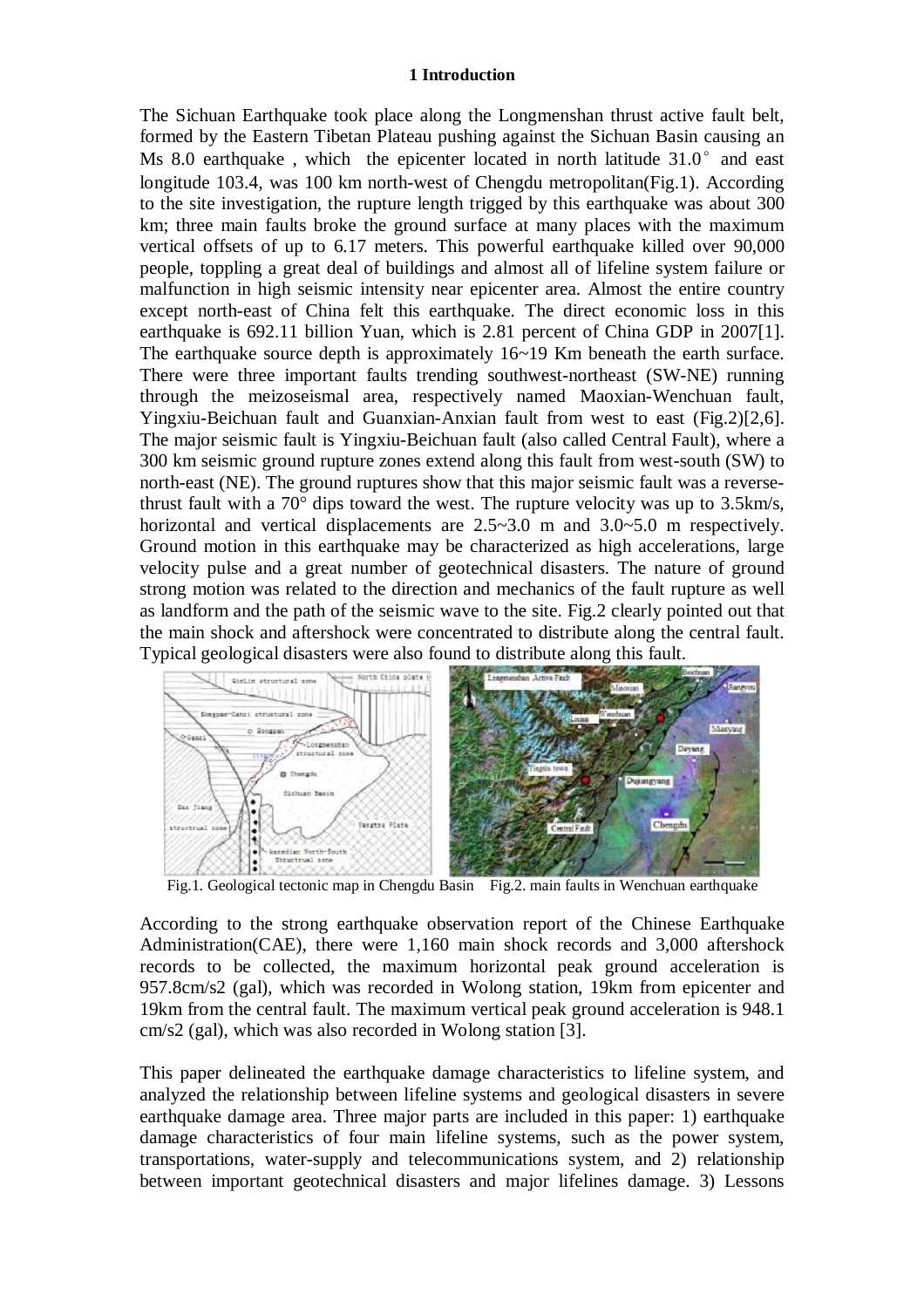learned for damage prevention and system recovery to lifeline system.

## **2 Seismic Performance of Lifeline System in meizoseismal area**

In this earthquake, lifeline systems are severely damaged. This paper presents seismic performance of four main lifeline systems, transportation, power-supply system, telecommunication system and water-supply system.

## **2.1 Transportation System**

There are 19 expressways, 159 national and state highways, and 7,605 backloads to be damaged, which are 53,288 km long (Fig. 2). 5,560 bridges, and 110 tunnels are damaged in different degree, the total economic loss is up to 65.3 billions Yuan. In epicenter, all lifeline systems immediately lost their functions after earthquake; only few of them recovered emergency function one week later, most of them could provide limited services after three weeks. Geotechnical disasters were the major factors to damage these lifeline systems, where landslides caused damage to many highway and railway lines, and heavy rains following this earthquake and a large number of aftershocks made matters worse. Highway was mainly interrupted by rock collapse, landside and debris. Tunnels were damaged by active fault and falling rock. Inside of tunnel, the ground was lifted up and become uneven due to fault rupture; their entrances were covered by rock collapse or landside. Many miles of retaining structures were also damaged due to strong motion and slope failure.



(a) Tunnel entrance is covered by rock landslide (b, c) traffic is blocked by falling rocks



d) Failure of highway foundation (e) damaged railing track (f) carriage off the track Fig.2. geotechnical disasters and transportation system

According to site investigation, 90 percent of traffic interruption in meizoseismal area was attributed to landslide, debris, falling rock and uneven foundation subsidence and ground rupture. Four highways to Yingxiu town are completely interrupted due to heavy landslides and debris. In Hongkou and Xiaoyudong, several bridges were damaged duo to large ground displacement or deformation related to fault motions. A railway system for coal transportation was found to be damaged due to foundation slope failure (Fig. 2, e, f).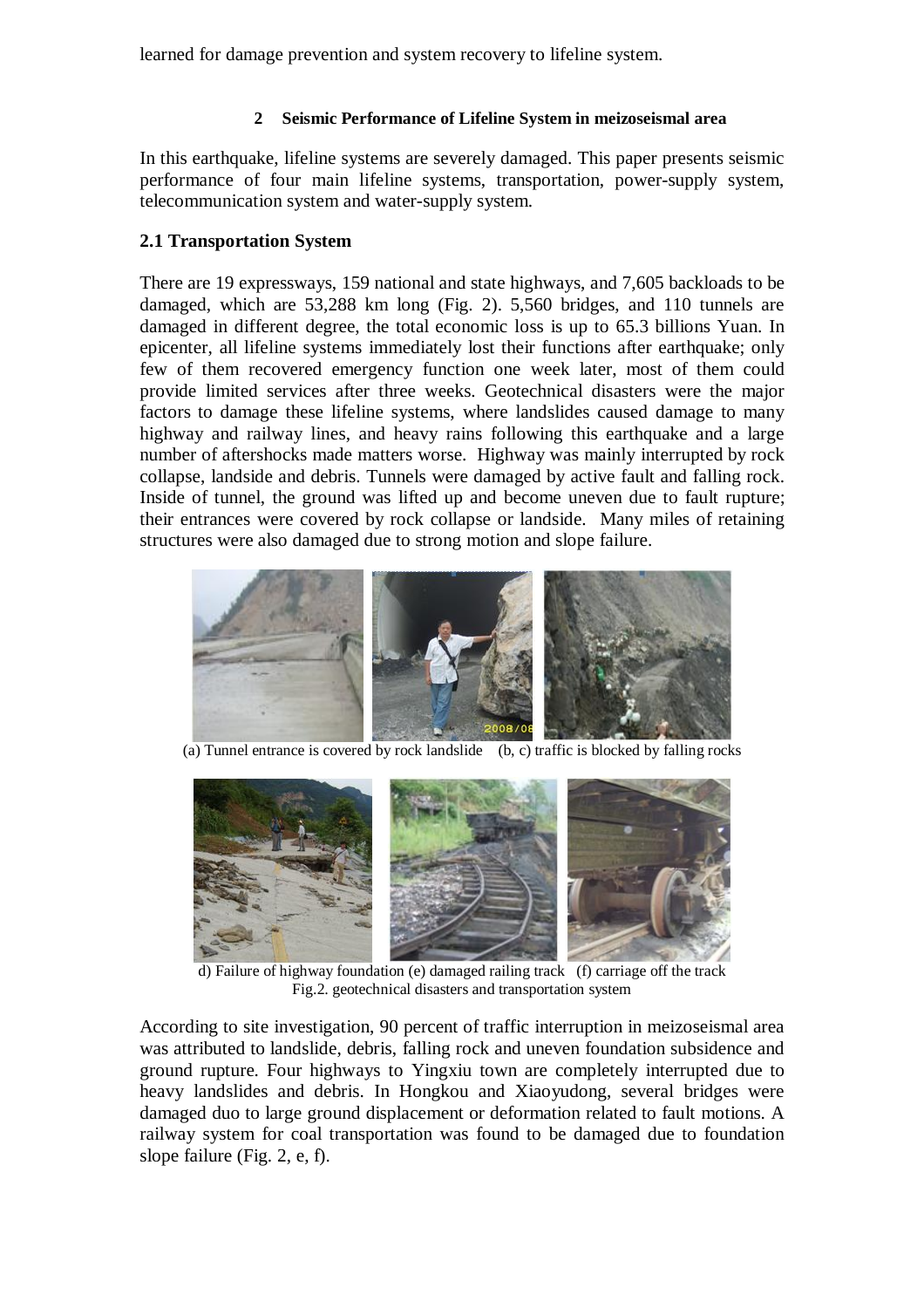Although most of bridge subsystem are intact or slight damaged, but some important bridges are also severely damaged in this earthquake because they were not adequately designed for earthquakes, resulting in the loss of many river crossings. (Table 1, 2), which made the emergency rescuing very difficult. The fault and nearfault strong motion, and geotechnical disaster trigged by fault motion were three of the important factors. The typical damaged bridges in details are shown in Fig.3.

| Road Classification | number of<br>Total<br>bridges | Damaged index                  |                         |                         |                            | Bridge in       |
|---------------------|-------------------------------|--------------------------------|-------------------------|-------------------------|----------------------------|-----------------|
|                     |                               | Intact/slight<br>damage $(\%)$ | Medium<br>damage $(\%)$ | Heavy<br>damage $(\% )$ | Collapsed<br>damage $(\%)$ | building $(\%)$ |
| Express ways        | 576                           | 91.49                          | 5.21                    | 2.6                     | 0.35                       | 0.35            |
| National highway    | 1081                          | 78.71                          | 11.01                   | 8.78                    | 1.48                       | 0.56            |

Table 1: Bridge and its damaged index

| Bridge patterns                      | Total number of<br>bridges | Damaged index                   |                      |                        |                            |  |  |
|--------------------------------------|----------------------------|---------------------------------|----------------------|------------------------|----------------------------|--|--|
|                                      |                            | Intact /slight<br>damage $(\%)$ | Medium damage<br>(%) | Heavy damage<br>$(\%)$ | Collapsed damage<br>$(\%)$ |  |  |
| Simply beam bridge                   | 1337                       | 82.87                           | 9.35                 | 7.03                   | 0.75                       |  |  |
| Arch bridge                          | 286                        | 87.75                           | 7.00                 | 4.20                   | 1.05                       |  |  |
| Continuous beam<br>concrete bridge   | 33                         | 72.73                           | 12.12                | 9.09                   | 6.06                       |  |  |
| Continuous steel<br>structure bridge |                            | $\theta$                        | $\Omega$             | $\overline{0}$         | 100                        |  |  |

Table 2: Bridge patterns and its damaged index



a) Jianjianghe Bridge b) Xiaoyudong Bridge c) Baihua Bridge

Fig.3. typical earthquake damaged bridges [7]

#### **2.2 Power-supply System**

Power systems were damaged due to pulse velocity near fault, landslide and rock collapse. In Yinxiu town, a hydro-power station was buried by debris. There were many high-volt electric poles installed in slope to tilt down because of slope failures of foundations (Fig. 4, a). There are 470 hydropower stations to be affected in this earthquake, and parts of them completely lost their functions because of landslide and debris to be full of the entire reservoirs' volumes or split and subsidence of dams (Fig. 4 b). Some Power transmission equipments were inundated and dam was overtopped because of barrier lakes formed by landslides, landslide or collapse (Fig. 4 c).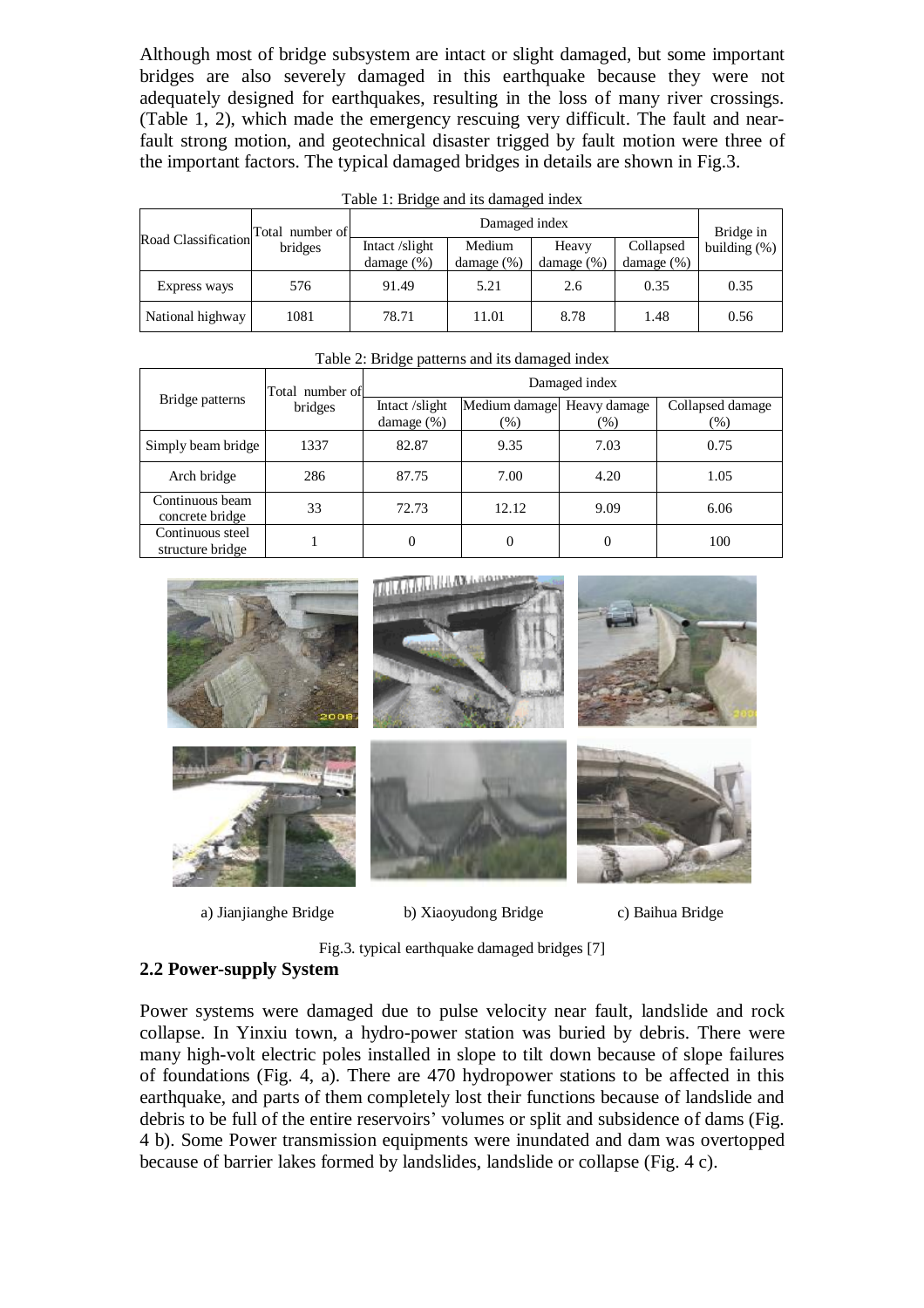

(a) electric-pole tilt down (b) reservoirs filled by landslides (c) inundated power equipments Fig.4. Power supply system typical earthquake damage

# **2.3 Water-supply System**

Two types of water-supply systems were run in this earthquake affected area. In the major cities, water was supplied by water factories that were owned by the government, but independently operated; this system often serves a large area and consisted of reservoirs and pipeline network system. In the countryside and remote areas, water sources were mostly spring water and the wells. The wells and spring water supply systems were either operated by townships or village governments, or by a group of homeowners, but without pipeline system. Water supply system was also severely damaged. 1,803 reservoirs were damaged in different levels, among them, 379 dams were severely damaged or in big dangerous (Fig.5). In meizoseismal area, the shortest duration of water-supply interruption lasted two days. In Dujiangyan city, 67km of 138km main pipeline with the diameter of 100 mm were damaged. In the Chengdu Metropolitan area, water facilities were damaged in many locations, but the water service in small townships and villages in the rural areas were more severely impacted by the earthquake. It was reported that a water shortage affecting about 690,000 people after the earthquake in the Chengdu metropolitan area.



Fig.5. damaged water supply system

The Chinese Earthquake Administration estimated that 18,000 miles of buried water pipelines were subjected to reasonably strong ground motions due to the PGA 0.10g or higher. About 14,000 miles of pipelines had restored water service after 20 days of the main earthquake. The out of service and extensive damage to buried pipes was mostly due to landslide, strong ground shaking, differential movement at bridge abutments, fault, housing collapse, lack of manpower and parts to perform repairs, and water treatment plants out of service due to structural damage and water pollution.

# **2.4 Telecommunication System**

The telecommunication system was also damaged. In Sichuan, Gansu and Shanxi provinces, there were 3,897 telecommunication offices, 29,064 cell phone stations and 28765 km long line to be damaged. There were 142,078 telecommunication poles broken or collapsed due strong earthquake motion, landslide and debris. Telecommunication building, equips and apparatus was found to be damaged by falling rock and landslide in Yingxiu town (Fig.6). The backup systems for emergency response were buried by landslide, debris and collapsed building. The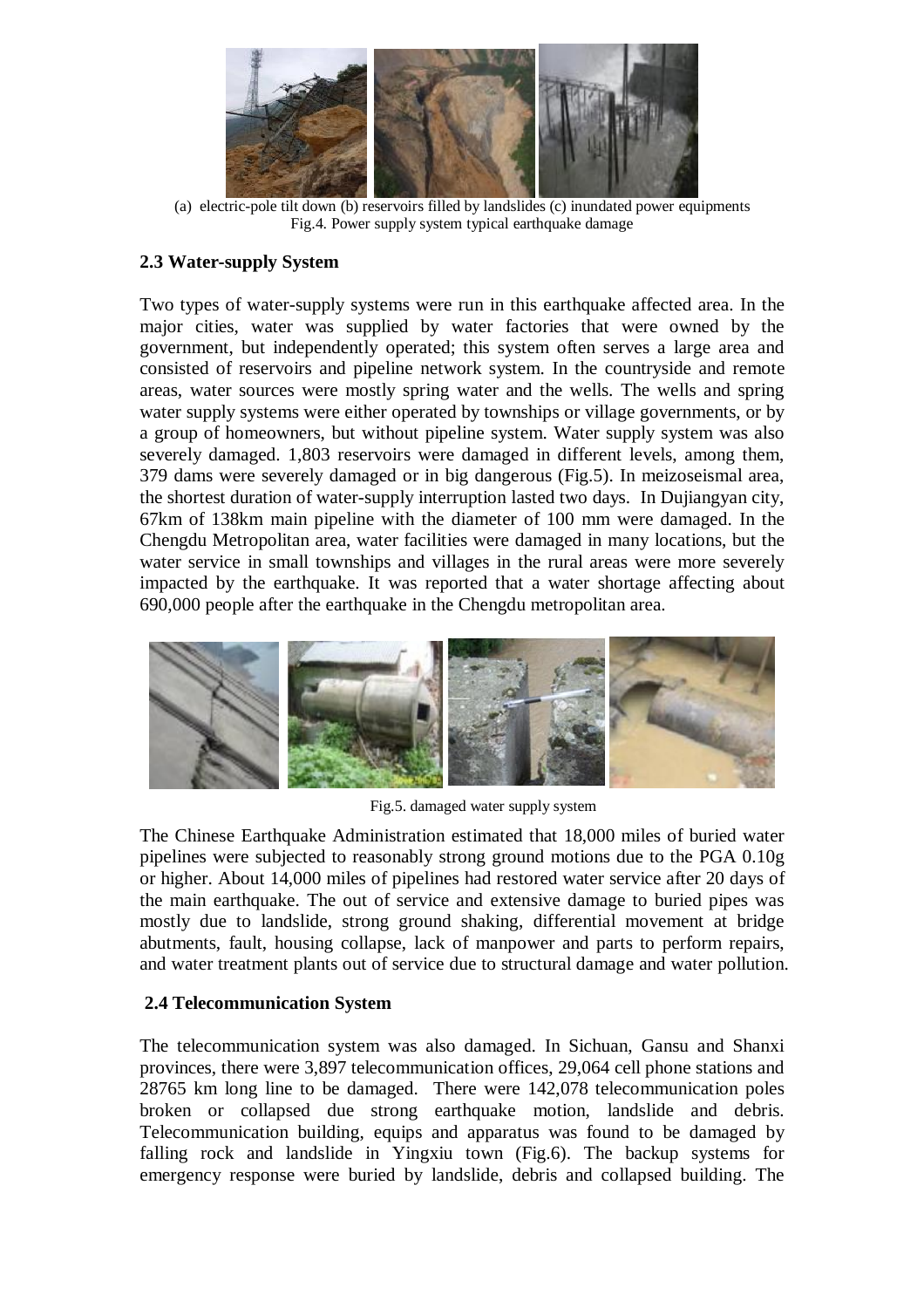entire telecommunication systems including cable system, mobile system, and satellite systems, lost their performance at once when this earthquake took place. In Urban area of Beichuan, the telecommunication system was limitedly set up after its 25 hours break by satellite system. Normal network call volume typically increased immediately after earthquake that created the perception of telecommunication failure. In Deyang, the volume of daily busy hour calls increased 3 times its norm 500,000 calls. However, in both landline and cellular services, there were equipment building, tower and equipment failures in large cities as well as rural areas. Most of the cell site buildings were unreinforced masonry and the equipment was not anchored. Coupled with building and equipment failure was the long duration of power loss. The batteries in the cell sites usually lasted two to three hours. Cellular service disruption in some areas within the earthquake impacted region lasted more than 70 days. The mobile handsets depend on batteries to power the units. Usually these units when fully charged can last for a few days. With power outage in the earthquake impacted areas lasting as long as four the six weeks, even when the cell sites were repaired, he handsets did not function without power. In many communities, people with small gas power generators provided the people with free charging service. Landline service in large cities in the earthquake impacted region performed reasonably well with intercity call disruption of about 2 to 3 days, while intra-city call disruption was in the order 4 to 5 hours due to call volume.



(a, b) Damaged unreinforced masonry and equipments (c) Satellite dish under the tower [C, 7] Fig.6. damaged telecommunication system (About 2300 mobile stations were damaged)

The other lifeline systems, like medical rescuing and public security system, were also severely interrupted due to building severely damage, members' injured and killed, which the geotechnical disasters were one of the important factors, particularly in Yingxiu town & Beichuan urban area [8]

# **3 Earthquake Damage Characteristics & Seismic Performance of Lifeline System**

It has been proven that the earthquake damage of lifeline systems was mainly contributed to the near-fault strong ground motion, active fault, trigged geotechnical disasters and interaction among lifeline systems.

## **3.1 Near-fault Strong Ground Motion**

Based on the site investigation, typical damage characteristics to bridge were span collapsing, sliding between bearing and girder, shear key failure, damage of expansion joint, pounding of adjacent girders, and tilting and cracking of abutments. Almost all of the medium and severely damaged were near fault, where there are strong ground motion recorders. Table 3 illustrates two typical examples. It is obvious that the nearer the bridge located to the fault, the severer the bridge was damaged. This damage phenomenon is particularly obvious within 10 m in both side of fault. According to statistics of lifeline earthquake damage, this safety distance to the fault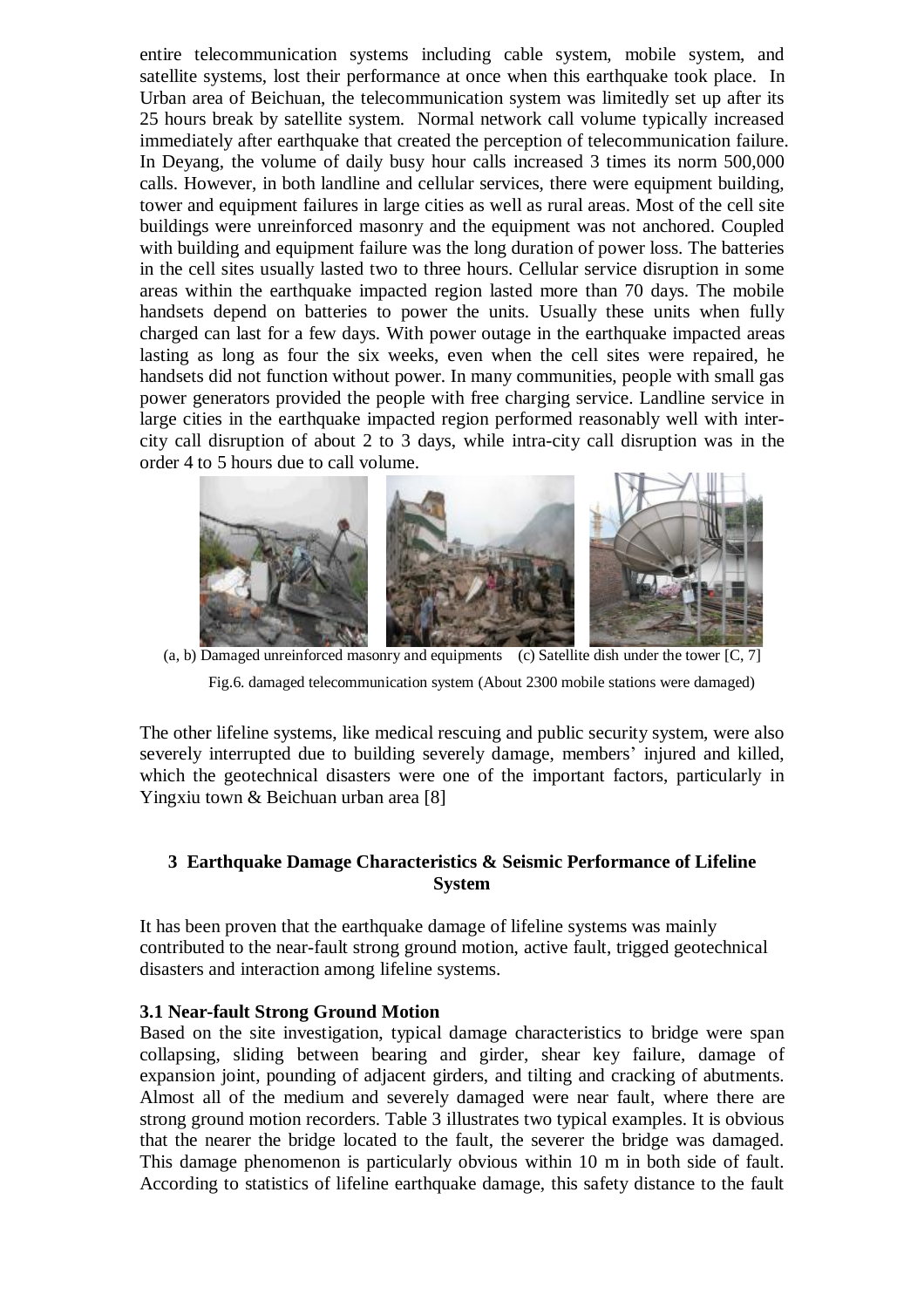

Fig. 7 the relationship of bridge damage to distance

|                                                                                                  | ے ت<br>Maximum ground acceleration /Gal |           |           | Distance          |                        |  |
|--------------------------------------------------------------------------------------------------|-----------------------------------------|-----------|-----------|-------------------|------------------------|--|
| Name of bridge                                                                                   | Horizontal direction                    |           | Vertical  | from bridge<br>to | Name of Station        |  |
|                                                                                                  | EW                                      | <b>NS</b> | direction | station/km        |                        |  |
| <b>Bridge</b><br>Baihua<br>(Bridge to epi. is<br>4.2 km, and to main<br>fault is 0.6 km<br>away) | 956, 7236                               | 652.186   | 947.1365  | 28                | Wolong                 |  |
|                                                                                                  | 339.7329                                | 342.3814  | 379.5771  | 54.6              | Taoping, Li county     |  |
|                                                                                                  | 581.5923                                | 556.1694  | 633.0923  | 51.8              | Bajiao, Shifang town   |  |
|                                                                                                  | 120.515                                 | 142.2059  | 99.1222   | 44.8              | Zoushishan, Pi county  |  |
|                                                                                                  | 127.6421                                | 135.108   | 82.6923   | 47.6              | Yinpintai, Dayi county |  |
|                                                                                                  | 203.4545                                | 289.5394  | 179.9261  | 40.6              | Tashui, Anxian         |  |
| Jianjianghe Bridge<br>(Bridge to epi. is                                                         | 802.713                                 | 824.1283  | 622.9108  | 43.4              | Qingping, Mianzhu      |  |
| $121.8$ km, and to                                                                               | 458, 6844                               | 511.3325  | 198.2779  | 28                | Jiangyou town          |  |
| one branch of main<br>fault is 50 m away)                                                        | 350.1356                                | 519.4967  | 444.331   | 15.4              | Hanzeng, Jiangyou      |  |
|                                                                                                  | 278.9646                                | 297.187   | 180.4879  | 50.4              | Chonghua, Jiangyou     |  |

| Table 3: Near-fault strong ground motion recorders and bridge [3] |  |  |
|-------------------------------------------------------------------|--|--|
|                                                                   |  |  |

There were same damaged phenomena in all of the damaged bridges near fault: 1) the girder rotated in horizon, so, the protection to anti-falling of deck was damaged. The rotation direction was clockwise, in accordance with the fault rupture direction ((Fig.8, right-lateral strike fault). 2) The girder took place the snake-deformation in horizontal direction and waving of deck in vertical direction, which meant wave propagation effect (Fig.9 a). 3) Obvious pressure deformation in axial direction of these bridges, which meant pulse-like motion which exposed the structure to high input energy (Fig.9, b, c).



Fig. 8. Mingjiang Bridge in Yingxiu town (clockwise rotation)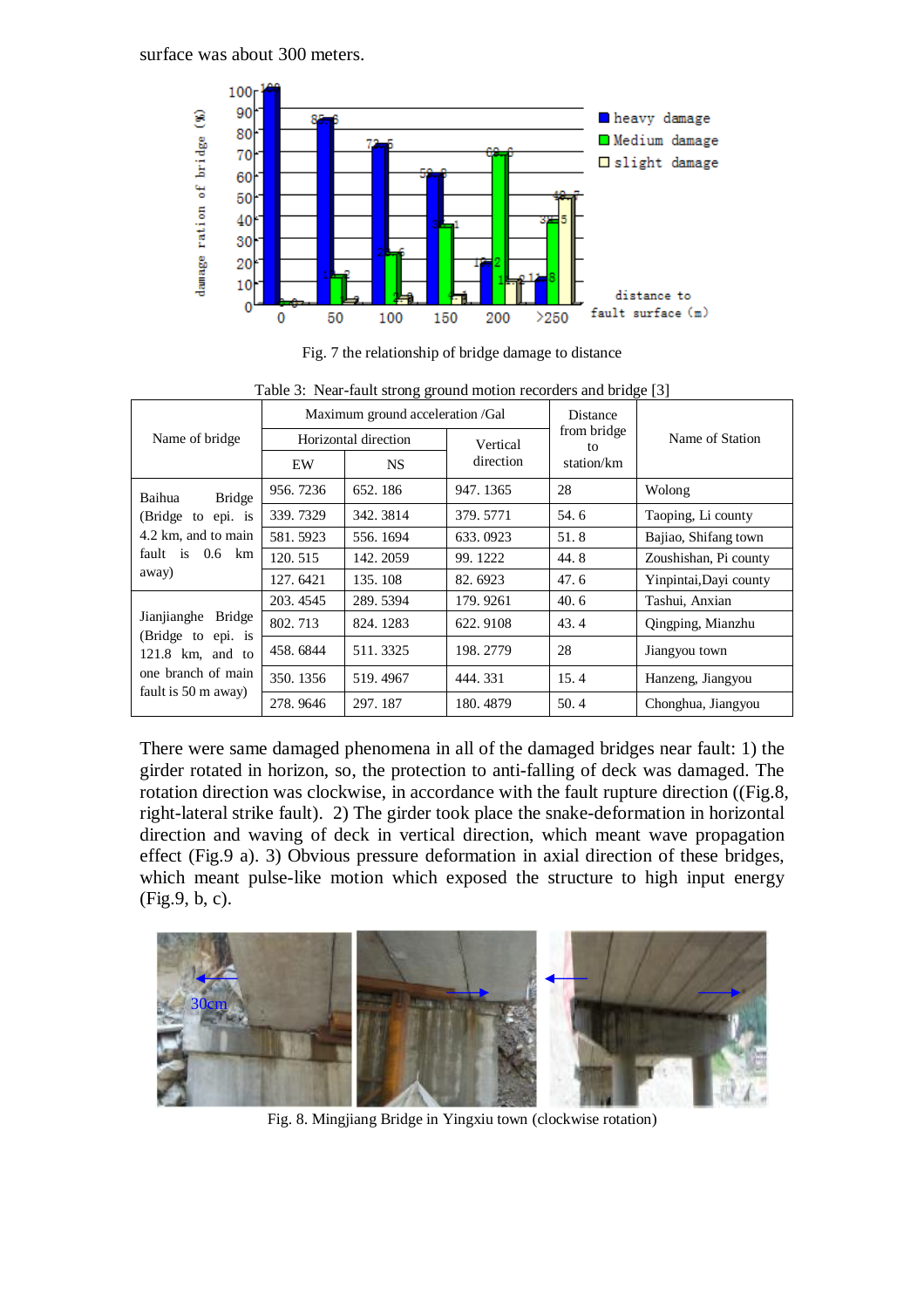

Fig.9. Jianjianhe bridge in Beichuan City(a,b) and Gaoyuan bridge in Hongkou town (c)

## **3. 2 Trigged Geotechnical Disaster**

A great number of Geotechnical disasters were trigged in this earthquake. According to the report of China Earthquake Administration (CEA), there were about 20,000 landslides in this earthquake.[4] The largest landslide was Daguangbao landslide[5], which was 0.75~1.1 billion m3 ( 2,800 m long,1,700 to 2,200m wide, and 200m in average thickness, and 690 m in maximum thickness). The transportation system was interrupted by landslide, debris and collapsed rock and soil, and barried lakes, which were formed by these geotechnical disasters. In Yingxiu town and Beichuan city, most of buildings were severely damaged by landslides, collapsed rock and soil; equipments and apparatuses belonging to lifeline systems were buried and damaged due to these trigged geotechnical disasters too. During the procedure of rescuing and post-earthquake rehabilitation, the transportation system was interrupted by landslides, debris, and collapsing rock and soil, it is these geotechnical disasters that made the emergency response difficult. Until two months after earthquake, the frequency of landslide and debris was still higher than that of earthquake invading ago. A great number of geotechnical disasters, particular landslide, debris and collapsed rock and soil were the most important factor to bring such a terrible destructive disaster. At present, details slope failure mechanism and risk zonation were still going on along the main fault zone.

## **3. 3 Interaction among Lifeline Systems**

Another outstanding damage characteristic of lifeline systems in this earthquake was interactions among lifeline systems. For example, malfunction of water-supply and telecommunication system in Dujiangyan city( Ⅺ) was mainly induced by damage and failure of power system. Most of the damaged element in water-supply system were repaired after 24 hours, but the water-supply completely lost its performance for 49 hours due to shortage of electric-supply, and telecommunication system only recovered its 50 percent of full function after 5 days although most of facilities in this system were intact, its backup system of power system worked only 5 hours every day before the power system recovery. Because of transportation interruption, the equipment and apparatus, energy and rescuing team could not be distributed to the demanders in time. In Hangwan town, a new temporary pipeline system for watersupply had to be built up by use of gravitation flow theory because the power system was cut off, and this pipeline system kept its service for two months until the electric power was recovered 50 percent.

## **4 lessons learned for damage prevention and system recovery to lifeline system**

Lifeline system damage was the key factor to have little rescuing powers and materials to be sent to some heavy earthquake damage area within the golden 72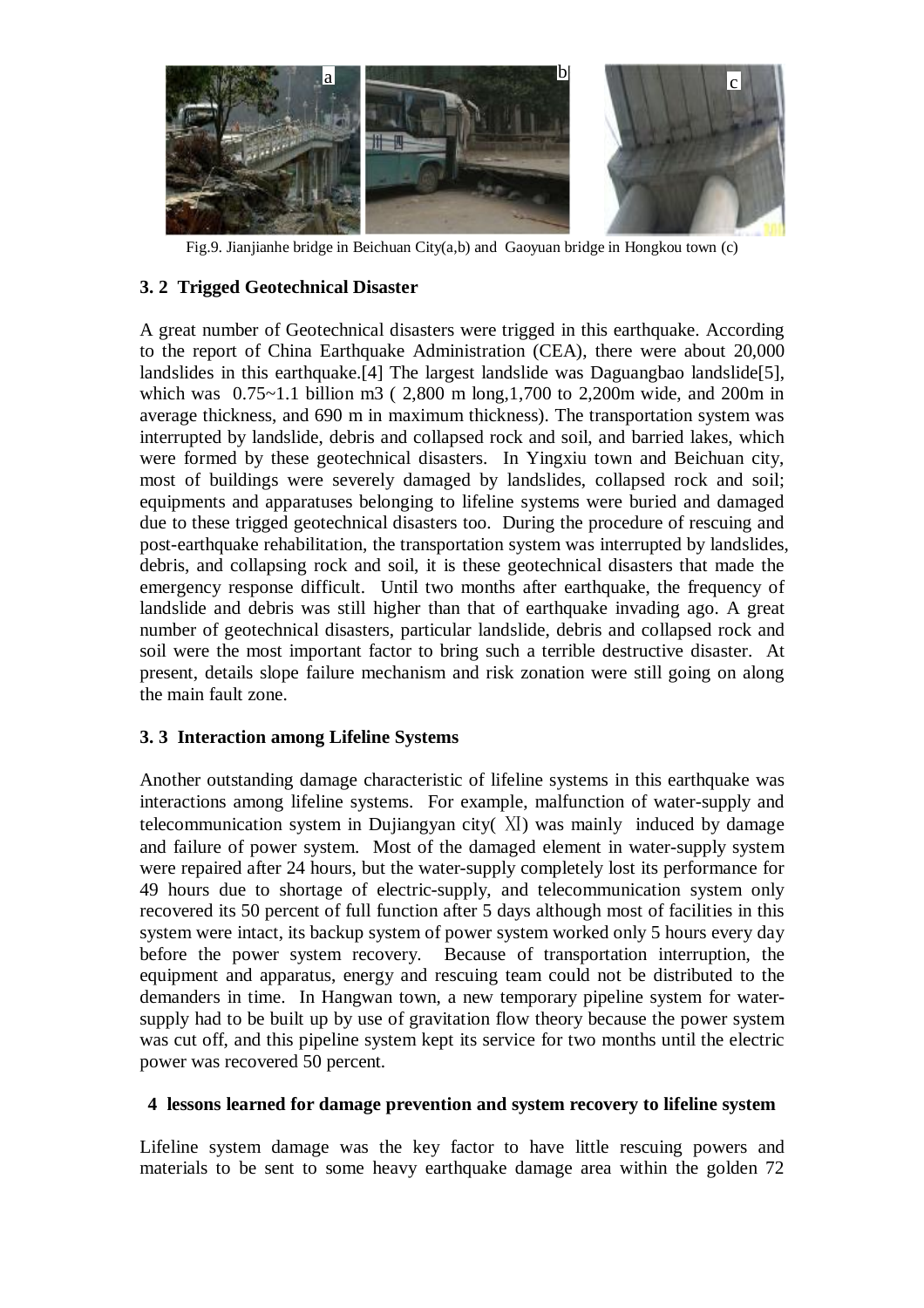hours. The lessons learned from Sichuan earthquake on the performance of the lifeline system include the following:<br>2. I ifeline system should b

- Lifeline system should be considered to resist geological disasters, particular in mountainous area. In this earthquake, there was significant damage to lifeline system where they cross zones subject to landslide and active fault zone. For example, repairs to pipelines at landslide and fault zones generally require installing entire lengths of new pipe. Transportations and water utilities should prepare suitable geology maps that identify lifeline system that traverse zones subject to landslide and fault rupture. Lifeline system should avoid traversing high landslide risk zones and active fault if possible.
- <sup>2</sup> The facilities and all structures related to lifeline system should have designed to reasonable seismic standards, like building, bridge, tanks, tower and dam, etc. Unreinforced masonry infill walls did not perform well and were not acceptable, but most of engineered reinforced concrete structures performed well in this earthquake.
- ² Non-engineered unreinforced masonry structures performed poorly, with a large number of collapses.
- ² Dislocations of a large number of people from their houses due to structural damage leads to a large effort to establish temporary housing centers and supporting temporary lifeline systems. Temporary lifeline systems consisted initially of power system, truck and subsequently with above ground pipes and line tec. Performance of the temporary lifeline system should need to be monitored.
- <sup>2</sup> A secured telecommunication and transportation system were very important in cities as well as rural communities. The service providers should initiate a plan of actions to reduce repeated disruption and economic losses. Dispersed network redundancy in the rural areas would be an excellent option to prevent communities from total telecommunication and transportation isolation. The service providers and governments should do their best to upgrade telecommunication and transportation network components, such as bridge, tunnel, equipment building, towers, transmission and distribution network, equipment anchorage, backup power generators, increase backup battery duration, and concentration.

## **5 Conclusions**

In this earthquake, it has been proven again that the geotechnical disasters including these earthquake faults are the biggest hazard and risk to lifeline systems. So, the aseismic design for lifeline systems can't focus on only improving anti-seismic abilities of their components under strong seismic wave propagation, but also reliable selection of building environments. Due to interaction among lifeline systems, network conception and its optimization should be emphasized on design of the lifeline systems.

## **Acknowledges**

This work was supported by "11-5" scientific supporting plan (2006BAJ03B03-02) and the National High Technology Research and Development Program of China (863, 2008AA11Z104); these financial supports are greatly appreciated.